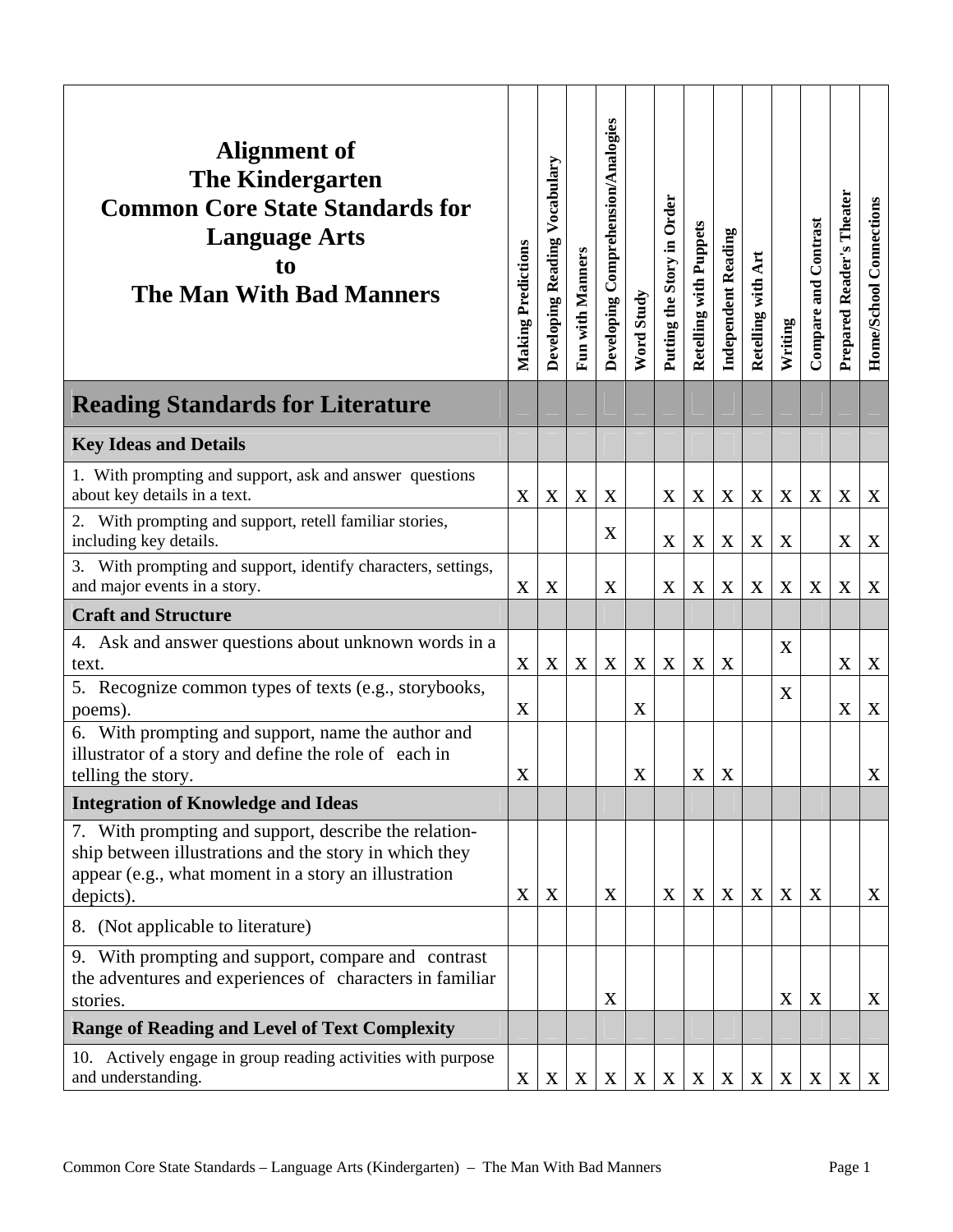| <b>Alignment of</b><br><b>The Kindergarten</b><br><b>Common Core State Standards for</b><br><b>Language Arts</b><br>to<br><b>The Man With Bad Manners</b>                                                   | <b>Making Predictions</b> | Vocab<br>Developing Reading | Fun with Manners          | Developing Comp/Analogies | Word Study       | Putting the Story in Order | <b>Retelling with Puppets</b> | <b>Independent Reading</b> | Retelling with Art | Writing     | Compare and Contrast | Prepared Reader's Theater | Home/School Connections   |
|-------------------------------------------------------------------------------------------------------------------------------------------------------------------------------------------------------------|---------------------------|-----------------------------|---------------------------|---------------------------|------------------|----------------------------|-------------------------------|----------------------------|--------------------|-------------|----------------------|---------------------------|---------------------------|
| <b>Reading Standards for Informational Text K</b>                                                                                                                                                           |                           |                             |                           |                           |                  |                            |                               |                            |                    |             |                      |                           |                           |
| <b>Key Ideas and Details</b>                                                                                                                                                                                |                           |                             |                           |                           |                  |                            |                               |                            |                    |             |                      |                           |                           |
| 1. With prompting and support, ask and answer questions<br>about key details in a text.                                                                                                                     | X                         | X                           | $\mathbf X$               | X                         |                  | X                          | X                             | X                          | X                  | X           | $\mathbf X$          |                           | X                         |
| 2. With prompting and support, identify the main topic and<br>retell key details of a text.                                                                                                                 | $\mathbf X$               |                             |                           | X                         |                  | $\mathbf X$                | $\boldsymbol{X}$              | X                          | X                  | X           |                      |                           | X                         |
| 3. With prompting and support, describe the connection<br>between two individuals, events, ideas, or pieces of<br>information in a text.                                                                    | X                         | X                           | $\mathbf X$               | X                         |                  | $\mathbf X$                | $\mathbf X$                   | X                          | X                  | $\mathbf X$ | $\mathbf X$          |                           | X                         |
| <b>Craft and Structure</b>                                                                                                                                                                                  |                           |                             |                           |                           |                  |                            |                               |                            |                    |             |                      |                           |                           |
| 4. With prompting and support, ask and answer<br>questions about unknown words in a text.                                                                                                                   | $\boldsymbol{X}$          | X                           | X                         | X                         | $\boldsymbol{X}$ | X                          | $\mathbf X$                   | X                          |                    | X           | X                    | $\mathbf X$               | $\boldsymbol{\mathrm{X}}$ |
| 5. Identify the front cover, back cover, and title page of<br>a book.                                                                                                                                       | X                         |                             |                           |                           |                  |                            |                               |                            | $\mathbf X$        |             |                      |                           | $\mathbf X$               |
| 6. Name the author and illustrator of a story and define<br>the role of each in presenting the ideas or information in<br>a text.                                                                           | X                         |                             |                           |                           |                  |                            |                               |                            | X                  | X           |                      |                           | $\mathbf X$               |
| <b>Integration of Knowledge and Ideas</b>                                                                                                                                                                   |                           |                             |                           |                           |                  |                            |                               |                            |                    |             |                      |                           |                           |
| 7. With prompting and support, describe the relation-<br>ship between illustrations and the text in which they<br>appear (e.g., what person, place, thing, or idea in the text<br>an illustration depicts). | $\boldsymbol{X}$          | $\boldsymbol{X}$            |                           | X                         |                  | X                          | $\mathbf X$                   | X                          | $\mathbf X$        | X           | X                    |                           | X                         |
| 8. With prompting and support, identify the reasons an<br>author gives to support points in a text.                                                                                                         |                           |                             |                           |                           |                  |                            |                               |                            |                    | X           |                      |                           |                           |
| 9. With prompting and support, identify basic simi-<br>larities in and differences between two texts on the same<br>topic (e.g., in illustrations, descriptions, or procedures).                            |                           |                             |                           | X                         |                  |                            |                               |                            | $\mathbf X$        | X           |                      |                           | X                         |
| <b>Range of Reading and Level of Text Complexity</b>                                                                                                                                                        |                           |                             |                           |                           |                  |                            |                               |                            |                    |             |                      |                           |                           |
| 10. Actively engage in group reading activities with purpose<br>and understanding.                                                                                                                          | $\mathbf X$               | $\boldsymbol{\mathrm{X}}$   | $\boldsymbol{\mathrm{X}}$ | $\boldsymbol{X}$          | X                | $\boldsymbol{X}$           | $\boldsymbol{\mathrm{X}}$     | $\boldsymbol{\mathrm{X}}$  | X                  | X           | X                    | X                         | $\mathbf{X}$              |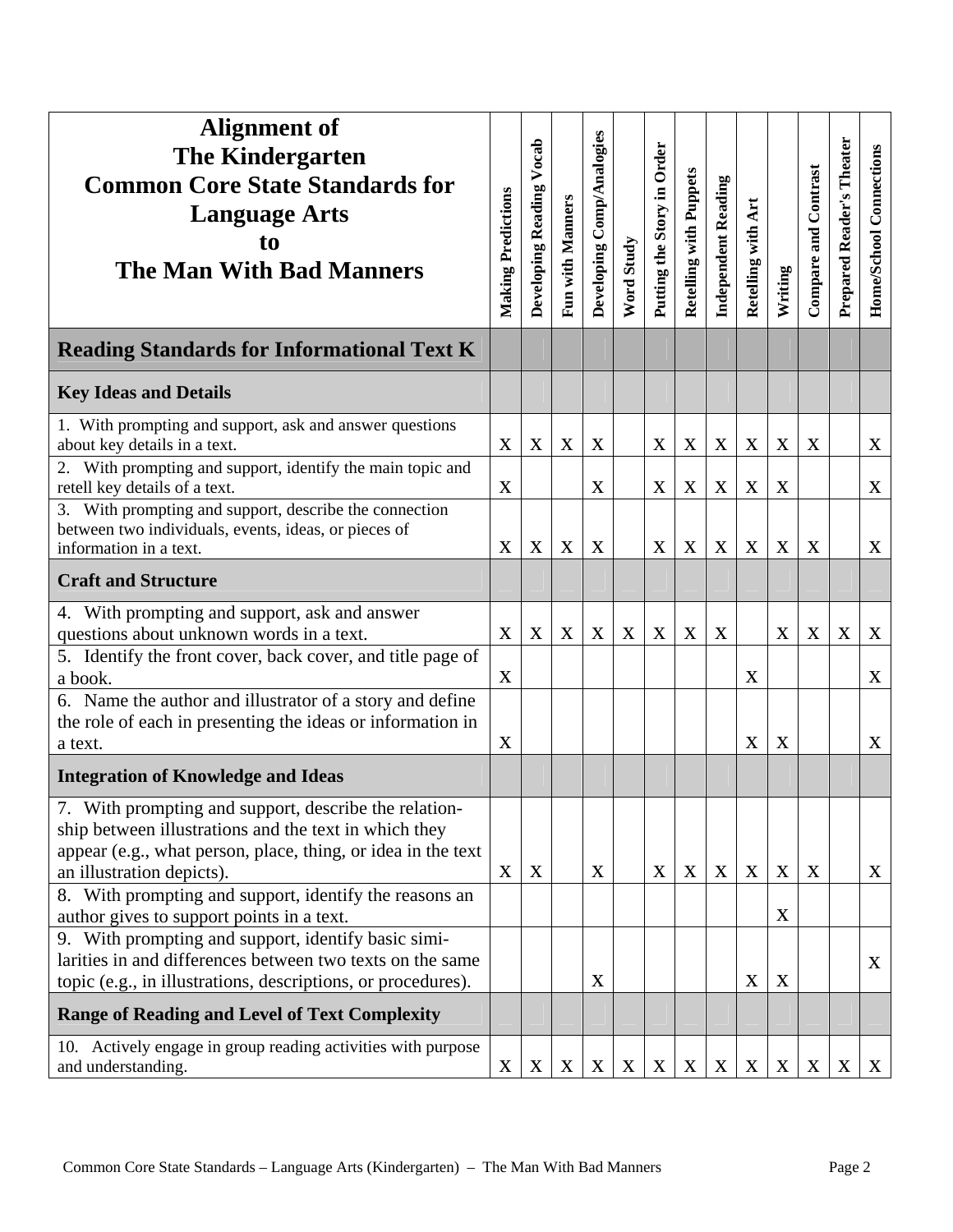| Alignment of<br><b>The Kindergarten</b><br><b>Common Core State Standards for</b><br><b>Language Arts</b><br>to<br><b>The Man With Bad Manners</b>                                                                       | <b>Making Predictions</b> | Developing Reading Vocabulary | <b>Fun with Manners</b> | Developing Comprehension/Analogies | <b>Word Study</b> | Putting the Story in Order | <b>Retelling with Puppets</b> | <b>Independent Reading</b> | Art<br>Retelling with | Writing | Compare and Contrast | Prepared Reader's Theater | Home/School Connections |
|--------------------------------------------------------------------------------------------------------------------------------------------------------------------------------------------------------------------------|---------------------------|-------------------------------|-------------------------|------------------------------------|-------------------|----------------------------|-------------------------------|----------------------------|-----------------------|---------|----------------------|---------------------------|-------------------------|
| <b>Reading Standards: Foundational Skills</b>                                                                                                                                                                            |                           |                               |                         |                                    |                   |                            |                               |                            |                       |         |                      |                           |                         |
| <b>Print Concepts</b>                                                                                                                                                                                                    |                           |                               |                         |                                    |                   |                            |                               |                            |                       |         |                      |                           |                         |
| 1. Demonstrate understanding of the organization and basic<br>features of print                                                                                                                                          | X                         | $\mathbf X$                   | X                       | X                                  | X                 | X                          |                               | X                          |                       | X       | X                    | X                         | X                       |
| a. Follow words from left to right, top to bottom, and page<br>by page.                                                                                                                                                  | X                         |                               |                         | X                                  |                   | X                          |                               | X                          |                       | X       | X                    | X                         | $\boldsymbol{X}$        |
| b. Recognize that spoken words are represented in written<br>language by specific sequences of letters.                                                                                                                  | X                         | X                             | X                       | X                                  | X                 | X                          |                               | $\mathbf X$                |                       | X       | $\mathbf X$          | X                         | X                       |
| c. Understand that words are separated by spaces in print.                                                                                                                                                               | X                         |                               | $\mathbf X$             | X                                  |                   | X                          |                               | $\mathbf X$                |                       | X       | X                    | $\boldsymbol{X}$          | X                       |
| d. Recognize and name all upper- and lowercase letters of<br>the alphabet.                                                                                                                                               |                           |                               |                         |                                    |                   |                            |                               |                            |                       |         |                      |                           |                         |
| <b>Phonological Awareness</b>                                                                                                                                                                                            |                           |                               |                         |                                    |                   |                            |                               |                            |                       |         |                      |                           |                         |
| Demonstrate understanding of spoken words,<br>syllables, and sounds (phonemes).                                                                                                                                          | X                         | $\mathbf X$                   | X                       | X                                  | X                 | X                          | X                             | X                          |                       | X       | $\mathbf X$          | X                         | X                       |
| a. Recognize & produce rhyming words.                                                                                                                                                                                    |                           | $\mathbf X$                   |                         |                                    | $\mathbf X$       |                            |                               | $\boldsymbol{X}$           |                       |         |                      |                           | $\mathbf X$             |
| Count, pronounce, blend, and segment syllables in<br>$\mathbf{b}$ .<br>spoken words.                                                                                                                                     |                           | X                             |                         |                                    | X                 |                            |                               | $\boldsymbol{\mathrm{X}}$  |                       |         |                      |                           | X                       |
| Blend and segment onsets and rimes of single-<br>c.<br>syllable spoken words.                                                                                                                                            |                           | $\mathbf X$                   |                         |                                    | $\mathbf X$       |                            |                               | $\mathbf X$                |                       |         |                      |                           | X                       |
| Isolate and pronounce the initial, medial vowel, and<br>d.<br>final sounds (phonemes) in three-phoneme<br>(consonent-vowel-consonent, or CVC) words. (This<br>does not include CVCs ending with $/l$ , $/r$ , or $/x$ .) |                           | $\boldsymbol{X}$              |                         |                                    | X                 |                            |                               | X                          |                       |         |                      |                           | X                       |
| Add or substitute individual sounds (phonemes) in<br>e.<br>simple, one-syllable words to make new words.                                                                                                                 |                           | $\mathbf X$                   |                         |                                    | $\mathbf X$       |                            |                               | $\mathbf X$                |                       |         |                      |                           | $\mathbf{X}$            |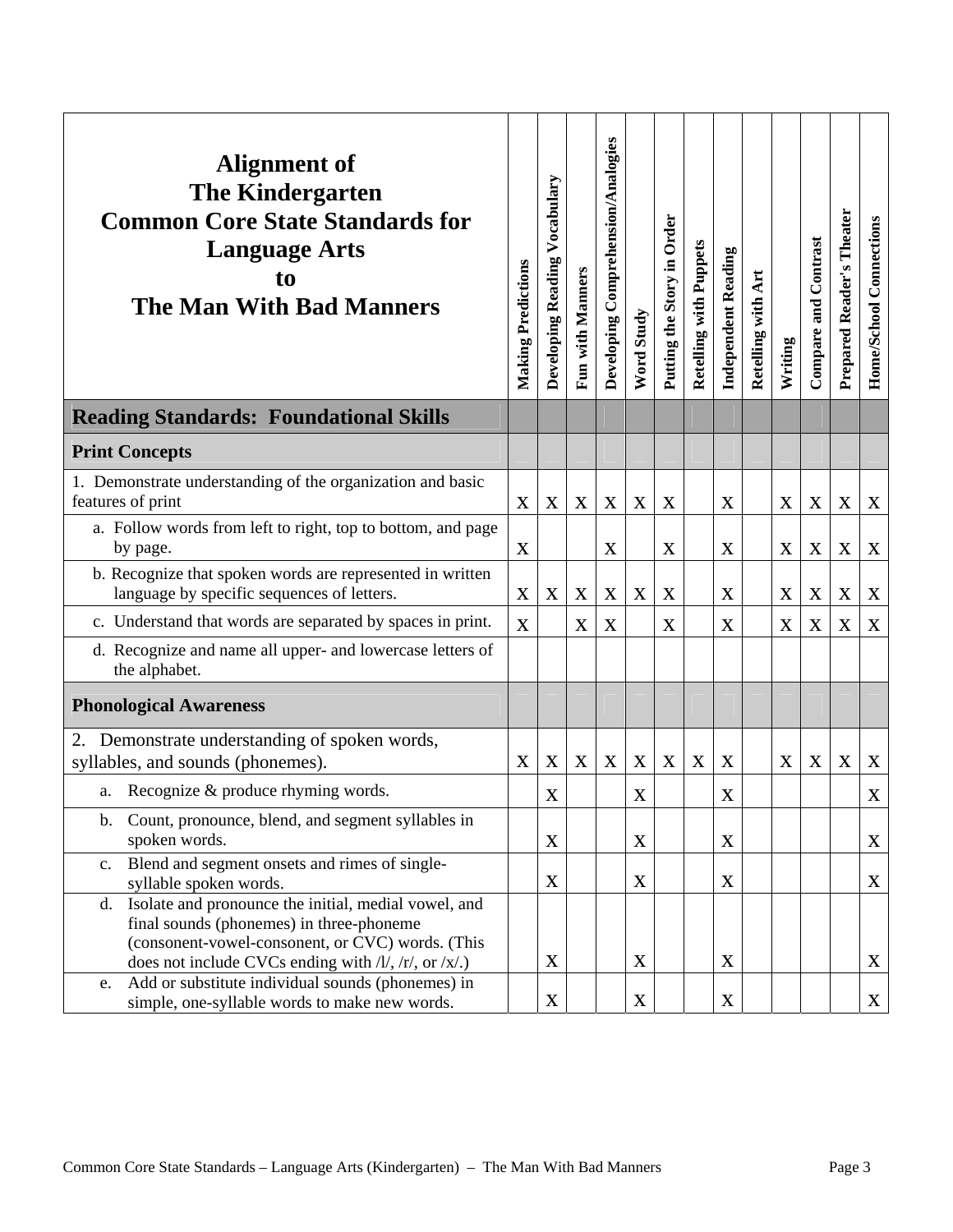| Alignment of<br><b>The Kindergarten</b><br><b>Common Core State Standards for</b><br><b>Language Arts</b><br>to<br><b>The Man With Bad Manners</b>                  | <b>Making Predictions</b> | Vocab<br>Developing Reading | Fun with Manners | Developing Comp/Analogies | Word Study | Putting the Story in Order | <b>Retelling with Puppets</b> | <b>Independent Reading</b> | Retelling with Art | Writing     | Compare and Contrast | Prepared Reader's Theater | Home/School Connections |
|---------------------------------------------------------------------------------------------------------------------------------------------------------------------|---------------------------|-----------------------------|------------------|---------------------------|------------|----------------------------|-------------------------------|----------------------------|--------------------|-------------|----------------------|---------------------------|-------------------------|
| <b>Reading Standards: Foundational Skills</b>                                                                                                                       |                           |                             |                  |                           |            |                            |                               |                            |                    |             |                      |                           |                         |
| <b>Phonics and Word Recognition</b>                                                                                                                                 |                           |                             |                  |                           |            |                            |                               |                            |                    |             |                      |                           |                         |
| 3. Know and apply grade-level phonics and word analysis<br>skills in decoding words.                                                                                | X                         | X                           | X                |                           | X          |                            |                               | $\mathbf{X}$               |                    | X           | X                    | $\mathbf X$               | X                       |
| Demonstrate basic knowledge of one-to-one letter-<br>a.<br>sound correspondences by producing the primary or<br>many of the most frequent sound for each consonant. |                           | X                           |                  |                           | X          |                            |                               | X                          |                    | $\mathbf X$ | $\mathbf{X}$         | $\mathbf X$               | X                       |
| Associate the long and short sounds with common<br>b.<br>spellings (graphemes) for the five major vowels.                                                           |                           | X                           |                  |                           |            |                            |                               | X                          |                    | X           | X                    | $\mathbf X$               | X                       |
| c. Read common high-frequency words by sight (e.g.,<br>the, of, to, you, she, my, is, are, do, does).                                                               |                           | X                           | X                |                           |            |                            |                               | X                          |                    | $\mathbf X$ | $\mathbf X$          | $\mathbf X$               | X                       |
| d. Distinguish between similarly spelled words by<br>identifying the sounds of the letters that differ.                                                             |                           | X                           |                  |                           | X          |                            |                               | X                          |                    | X           | $\mathbf X$          | $\mathbf X$               | X                       |
| <b>Fluency</b>                                                                                                                                                      |                           |                             |                  |                           |            |                            |                               |                            |                    |             |                      |                           |                         |
| 4. Read emergent-reader texts with purpose and<br>understanding.                                                                                                    | X                         | X                           | X                | X                         | X          | X                          |                               | X                          |                    | $\mathbf X$ | $\mathbf X$          | X                         | X                       |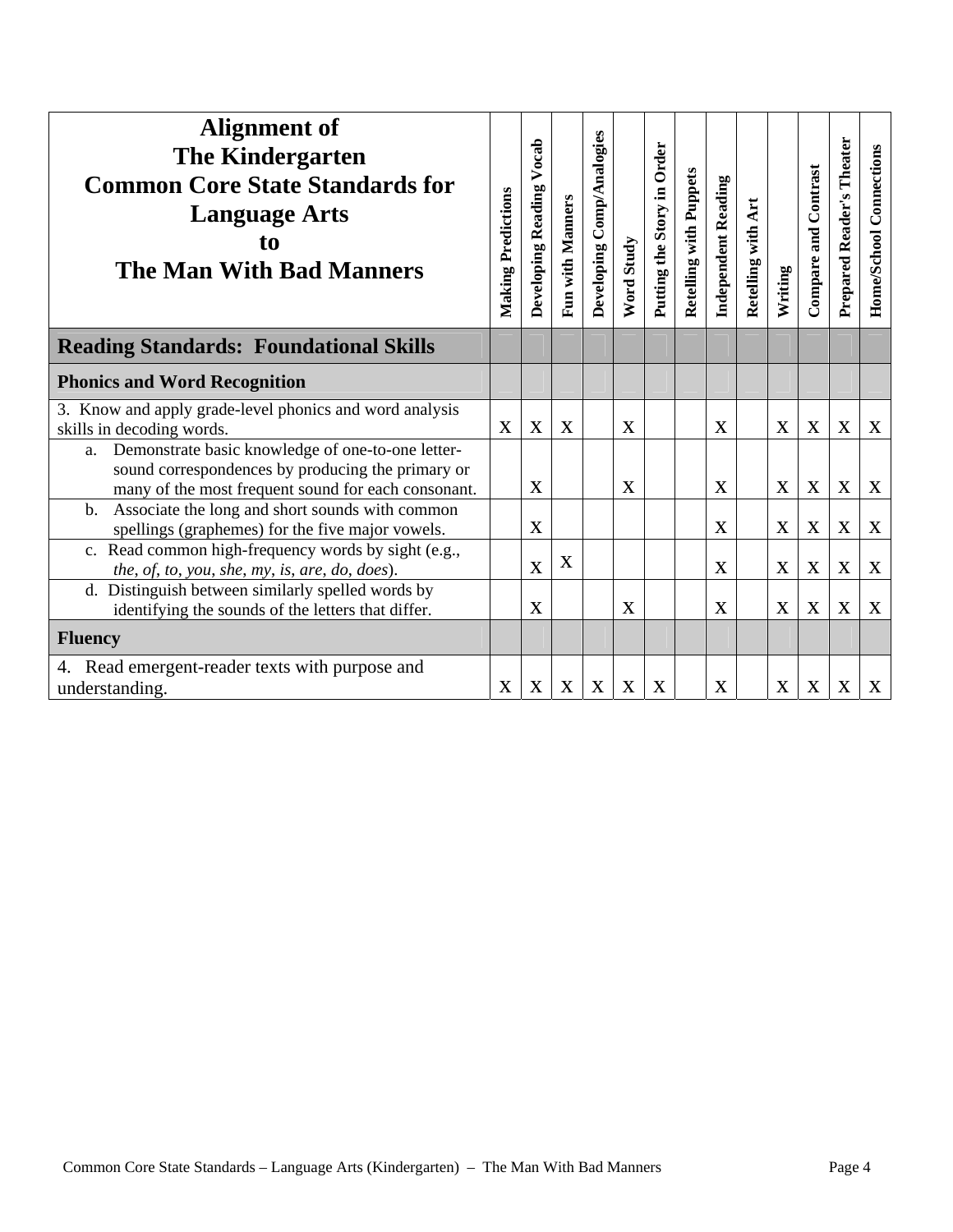| <b>Alignment of</b><br><b>The Kindergarten</b><br><b>Common Core State Standards for</b><br><b>Language Arts</b><br>t <sub>0</sub><br><b>The Man With Bad Manners</b>                                                                                                                   | <b>Making Predictions</b> | Vocab<br>Developing Reading | Fun with Manners | Developing Comp/Analogies | Word Study | Putting the Story in Order | <b>Retelling with Puppets</b> | <b>Independent Reading</b> | Retelling with Art | Writing     | Compare and Contrast | Prepared Reader's Theater | Home/School Connections |
|-----------------------------------------------------------------------------------------------------------------------------------------------------------------------------------------------------------------------------------------------------------------------------------------|---------------------------|-----------------------------|------------------|---------------------------|------------|----------------------------|-------------------------------|----------------------------|--------------------|-------------|----------------------|---------------------------|-------------------------|
| <b>Writing Standards</b>                                                                                                                                                                                                                                                                |                           |                             |                  |                           |            |                            |                               |                            |                    |             |                      |                           |                         |
| <b>Text Types and Purposes</b>                                                                                                                                                                                                                                                          |                           |                             |                  |                           |            |                            |                               |                            |                    |             |                      |                           |                         |
| 1. Use a combination of drawing, dictating, and writing to<br>compose opinion pieces in which they tell a reader the topic<br>or the name of the book they are writing about and state an<br>opinion or preference about the topic or book (e.g., $My$ )<br>favorite book is $\dots$ ). |                           |                             | $\mathbf X$      | X                         |            |                            |                               |                            | $\mathbf X$        | X           |                      |                           | X                       |
| 2. Use a combination of drawing, dictating, and writing to<br>compose informative/explanatory texts in which they name<br>what they are writing about and supply some information<br>about the topic.                                                                                   | X                         |                             | $\mathbf X$      | X                         |            |                            |                               |                            | X                  | X           | $\mathbf X$          |                           | X                       |
| 3. Use a combination of drawing, dictating, and writing to<br>narrate a single event or several loosely linked events, tell<br>about the events in the order in which they occurred, and<br>provide a reaction to what happened.                                                        |                           |                             | $\mathbf X$      |                           |            |                            |                               |                            |                    | $\mathbf X$ |                      |                           | $\mathbf{X}$            |
| <b>Production and Distribution of Writing</b>                                                                                                                                                                                                                                           |                           |                             |                  |                           |            |                            |                               |                            |                    |             |                      |                           |                         |
| 4. (Begins in grade 3)                                                                                                                                                                                                                                                                  |                           |                             |                  |                           |            |                            |                               |                            |                    |             |                      |                           |                         |
| 5. With guidance and support from adults, respond to<br>questions and suggestions from peers and add details to<br>strengthen writing as needed.                                                                                                                                        |                           | X                           | $\mathbf X$      | X                         |            |                            |                               |                            | $\mathbf X$        | $\mathbf X$ | $\mathbf X$          |                           | X                       |
| 6. With guidance and support from adults, explore a variety<br>of digital tools to produce and publish writing, including in<br>collaboration with peers.                                                                                                                               |                           |                             | $\mathbf X$      |                           |            |                            |                               |                            |                    | $\mathbf X$ |                      |                           |                         |
| <b>Research to Build and Present Knowledge</b>                                                                                                                                                                                                                                          |                           |                             |                  |                           |            |                            |                               |                            |                    |             |                      |                           |                         |
| 7. Participate in shared research and writing projects (e.g.,<br>explore a number of books by a favorite author and express<br>opinions about them).<br>8. With guidance and support from adults, recall information                                                                    |                           |                             | X                |                           |            |                            |                               |                            | X                  | X           | $\boldsymbol{X}$     |                           | X                       |
| from experiences or gather information from provided<br>sources to answer a question.                                                                                                                                                                                                   | $\boldsymbol{X}$          |                             | $\mathbf X$      | X                         |            |                            |                               |                            | X                  | X           | X                    |                           |                         |
| (Begins in Grade 4)<br>9.                                                                                                                                                                                                                                                               |                           |                             |                  |                           |            |                            |                               |                            |                    |             |                      |                           |                         |
| <b>Range of Writing</b>                                                                                                                                                                                                                                                                 |                           |                             |                  |                           |            |                            |                               |                            |                    |             |                      |                           |                         |
| 10. (Begins in grade 3)                                                                                                                                                                                                                                                                 |                           |                             |                  |                           |            |                            |                               |                            |                    |             |                      |                           |                         |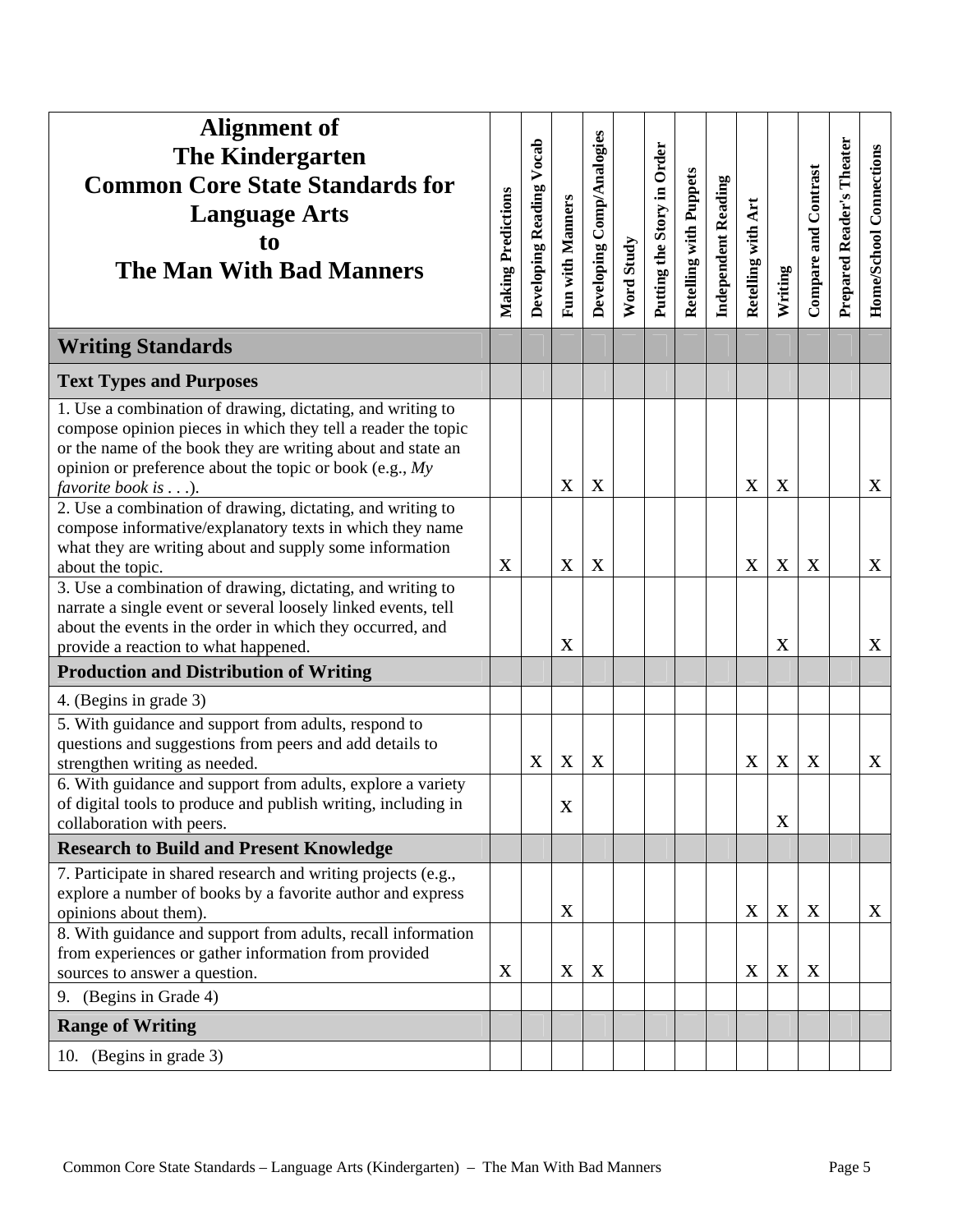| <b>Alignment of</b><br><b>The Kindergarten</b><br><b>Common Core State Standards for</b><br><b>Language Arts</b><br>to<br><b>The Man With Bad Manners</b>                                                                      | <b>Making Predictions</b> | Developing Reading Vocab | Fun with Manners | Developing Comp/Analogies | Word Study  | Putting the Story in Order | Retelling with Puppets | <b>Independent Reading</b> | Retelling with Art        | Writing     | Compare and Contrast | Prepared Reader's Theater | <b>Home/School Connections</b> |
|--------------------------------------------------------------------------------------------------------------------------------------------------------------------------------------------------------------------------------|---------------------------|--------------------------|------------------|---------------------------|-------------|----------------------------|------------------------|----------------------------|---------------------------|-------------|----------------------|---------------------------|--------------------------------|
| <b>Speaking and Listening Standards</b>                                                                                                                                                                                        |                           |                          |                  |                           |             |                            |                        |                            |                           |             |                      |                           |                                |
| <b>Comprehension and Collaboration</b>                                                                                                                                                                                         |                           |                          |                  |                           |             |                            |                        |                            |                           |             |                      |                           |                                |
| 1. Participate in collaborative conversations with diverse<br>partners about kindergarten topics and texts with peers and<br>adults in small and larger groups.<br>a. Follow agreed-upon rules for discussions (e.g.,          | X                         | X                        | $\mathbf X$      | $\mathbf X$               | $\mathbf X$ | $\mathbf X$                | X                      | $\mathbf X$                | $\mathbf X$               | $\mathbf X$ | $\mathbf X$          | $\mathbf X$               | $\mathbf X$                    |
| listening to others and taking turns speaking about the<br>topics and texts under discussion).                                                                                                                                 | X                         | X                        | $\mathbf X$      | X                         | $\mathbf X$ | $\mathbf X$                | X                      | $\mathbf X$                | $\boldsymbol{\mathrm{X}}$ | X           | $\mathbf X$          | X                         | X                              |
| b. Continue a conversation through multiple exchanges.                                                                                                                                                                         | X                         | X                        | $\mathbf X$      | X                         | $\mathbf X$ | $\mathbf X$                | X                      | $\mathbf X$                | $\mathbf X$               | $\mathbf X$ | $\mathbf X$          | $\mathbf X$               | $\mathbf X$                    |
| 2. Confirm understanding of a text read aloud or information<br>presented orally or through other media by asking and<br>answering questions about key details and requesting<br>clarification if something is not understood. | X                         | X                        | $\mathbf X$      | $\mathbf X$               | $\mathbf X$ | X                          | X                      | X                          | $\mathbf X$               | $\mathbf X$ | X                    | $\mathbf X$               | X                              |
| 3. Ask and answer questions in order to seek help, get<br>information, or clarify something that is not understood.                                                                                                            | X                         | X                        | $\mathbf X$      | $\mathbf X$               | $\bf{X}$    | $\mathbf X$                | X                      | $\mathbf X$                | $\mathbf X$               | X           | $\mathbf X$          | $\mathbf X$               | X                              |
| <b>Presentation of Knowledge and Ideas</b>                                                                                                                                                                                     |                           |                          |                  |                           |             |                            |                        |                            |                           |             |                      |                           |                                |
| 4. Describe familiar people, places, things, and events and,<br>with prompting and support, provide additional detail.                                                                                                         | $\mathbf X$               | X                        | $\mathbf X$      | X                         |             | $\mathbf X$                | X                      | X                          | X                         | X           |                      |                           | X                              |
| 5. Add drawings or other visual displays to descriptions as<br>desired to provide additional detail.                                                                                                                           |                           | X                        | $\mathbf X$      | X                         |             |                            | X                      | X                          |                           | X           | $\mathbf X$          | $\mathbf X$               | X                              |
| 6. Speak audibly and express thoughts, feelings, and ideas<br>clearly.                                                                                                                                                         | X                         | X                        | $\mathbf X$      | X                         | X           | $\mathbf X$                | X                      | $\mathbf X$                | $\mathbf X$               | $\mathbf X$ | $\mathbf X$          | $\mathbf X$               | $\mathbf X$                    |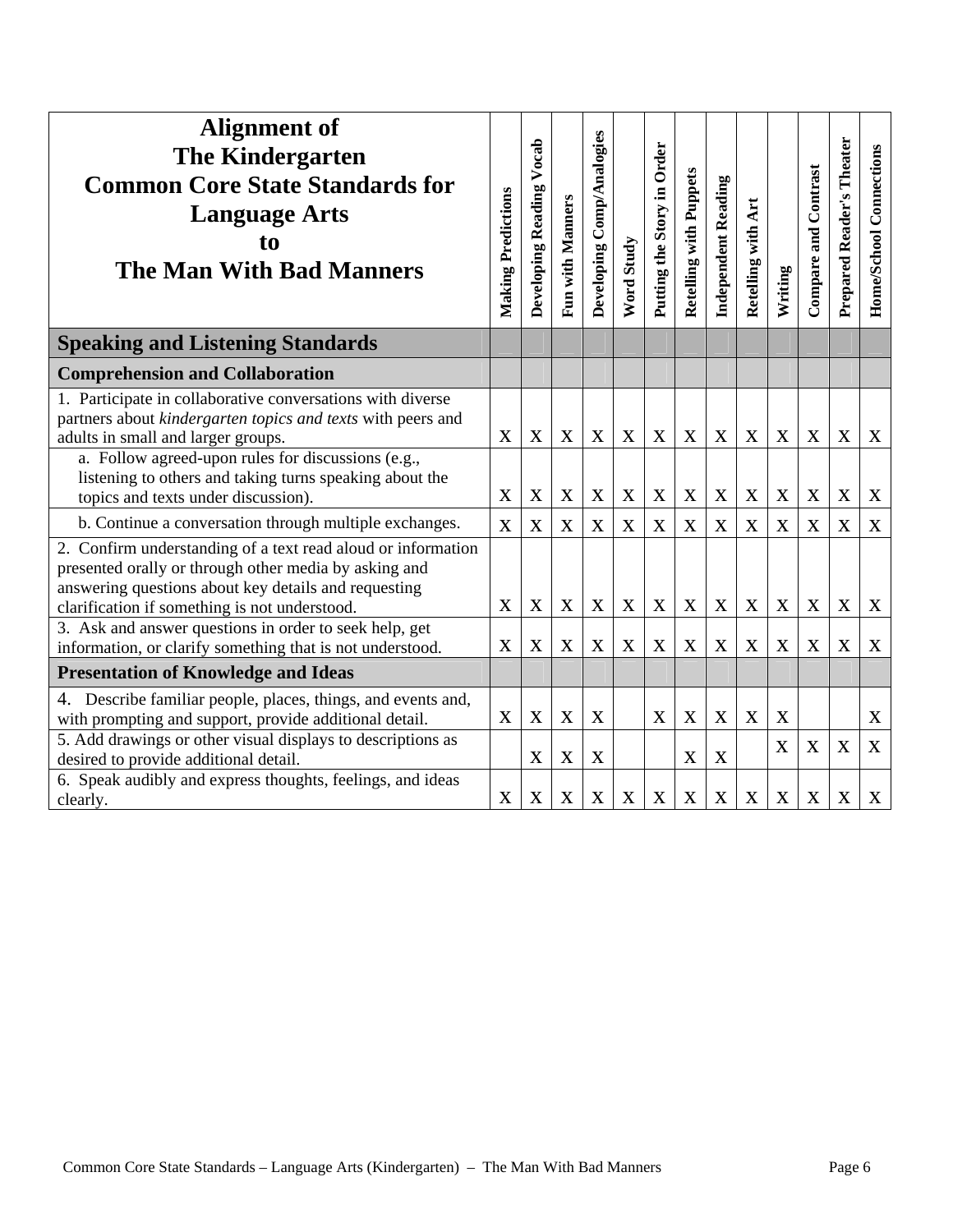| <b>Alignment of</b><br><b>The Kindergarten</b><br><b>Common Core State Standards for</b><br><b>Language Arts</b><br>to<br><b>The Man With Bad Manners</b> | <b>Making Predictions</b> | Developing Reading Vocab | <b>Fun with Manners</b> | Developing Comp/Analogies | Word Study       | Putting the Story in Order | Retelling with Puppets | Independent Reading | Retelling with Art | Writing     | <b>Compare and Contrast</b> | Prepared Reader's Theater | Home/School Connections |
|-----------------------------------------------------------------------------------------------------------------------------------------------------------|---------------------------|--------------------------|-------------------------|---------------------------|------------------|----------------------------|------------------------|---------------------|--------------------|-------------|-----------------------------|---------------------------|-------------------------|
| <b>Language Standards</b>                                                                                                                                 |                           |                          |                         |                           |                  |                            |                        |                     |                    |             |                             |                           |                         |
| <b>Conventions of Standard English</b>                                                                                                                    |                           |                          |                         |                           |                  |                            |                        |                     |                    |             |                             |                           |                         |
| 1. Demonstrate command of the conventions of standard                                                                                                     |                           |                          |                         |                           |                  |                            |                        |                     |                    |             |                             |                           |                         |
| English grammar and usage when writing or speaking.                                                                                                       | X                         | $\mathbf X$              | $\mathbf X$             | $\bf{X}$                  | $\mathbf X$      | $\mathbf X$                |                        | $\mathbf X$         |                    | $\mathbf X$ | $\mathbf X$                 | X                         | $\mathbf X$             |
| Print many upper- and lowercase letters.<br>a.                                                                                                            |                           | $\mathbf X$              | $\mathbf X$             |                           | $\mathbf X$      |                            |                        |                     |                    | $\mathbf X$ | $\mathbf X$                 |                           | $\mathbf X$             |
| Use frequently occurring nouns and verbs.<br>b.                                                                                                           | X                         | $\mathbf X$              | $\bf{X}$                | $\mathbf X$               | $\mathbf X$      | $\mathbf X$                | $\mathbf X$            | $\mathbf X$         | X                  | $\mathbf X$ | $\mathbf X$                 | $\mathbf X$               | $\mathbf X$             |
| Form regular plural nouns orally by adding /s/ or /es/<br>$\mathbf{c}$ .<br>(e.g., dog, dogs; wish, wishes).                                              | X                         | X                        | X                       | X                         | $\mathbf X$      | X                          | $\mathbf X$            | $\mathbf X$         | X                  | X           | $\mathbf X$                 | X                         | $\mathbf X$             |
| Understand and use question words (interrogatives)<br>d.                                                                                                  |                           |                          |                         |                           |                  |                            |                        |                     |                    |             |                             |                           |                         |
| (e.g., who, what, where, when, why, how).                                                                                                                 | X                         | $\mathbf X$              | $\mathbf X$             | X                         |                  | X                          | $\mathbf X$            | $\mathbf X$         | X                  | X           | $\mathbf X$                 | $\mathbf X$               | $\mathbf X$             |
| Use the most frequently occurring prepositions (e.g.,<br>e.                                                                                               |                           |                          |                         |                           |                  |                            |                        |                     |                    |             |                             |                           |                         |
| to, from, in, out, on, off, for, of, by, with).                                                                                                           | X                         | $\mathbf X$              | $\mathbf X$             | X                         |                  | X                          | $\mathbf X$            | $\mathbf X$         | $\mathbf X$        | X           | $\mathbf X$                 | X                         | $\mathbf X$             |
| f.<br>Produce and expand complete sentences in shared<br>language activities.                                                                             | $\mathbf X$               | $\mathbf X$              | $\mathbf X$             | X                         |                  | X                          | $\mathbf X$            | $\mathbf X$         | $\mathbf X$        | $\mathbf X$ | $\mathbf X$                 | $\mathbf X$               | $\mathbf X$             |
| 2. Demonstrate command of the conventions of standard                                                                                                     |                           |                          |                         |                           |                  |                            |                        |                     |                    |             |                             |                           |                         |
| English capitalization, punctuation, and spelling when writing.                                                                                           |                           | X                        | X                       |                           | $\boldsymbol{X}$ |                            |                        |                     |                    | X           | $\boldsymbol{X}$            |                           | $\mathbf X$             |
| a. Capitalize the first word in a sentence and the                                                                                                        |                           |                          |                         |                           |                  |                            |                        |                     |                    |             |                             |                           |                         |
| pronoun $I$ .                                                                                                                                             |                           |                          | X                       |                           |                  |                            |                        |                     |                    | $\mathbf X$ | X                           |                           | $\mathbf X$             |
| Recognize and name end punctuation.<br>b.                                                                                                                 |                           |                          | $\mathbf X$             |                           |                  |                            |                        |                     |                    | $\mathbf X$ | $\mathbf X$                 |                           | $\mathbf X$             |
| Write a letter or letters for most consonant and short-<br>$\mathbf{c}$ .                                                                                 |                           |                          |                         |                           |                  |                            |                        |                     |                    |             |                             |                           |                         |
| vowel sounds (phonemes).                                                                                                                                  |                           | X                        | X                       |                           | $\mathbf X$      |                            |                        |                     |                    | X           | $\mathbf X$                 |                           | $\mathbf X$             |
| Spell simple words phonetically, drawing on<br>d.<br>knowledge of sound-letter relationships.                                                             |                           |                          | X                       |                           |                  |                            |                        |                     |                    | X           | X                           |                           | $\mathbf X$             |